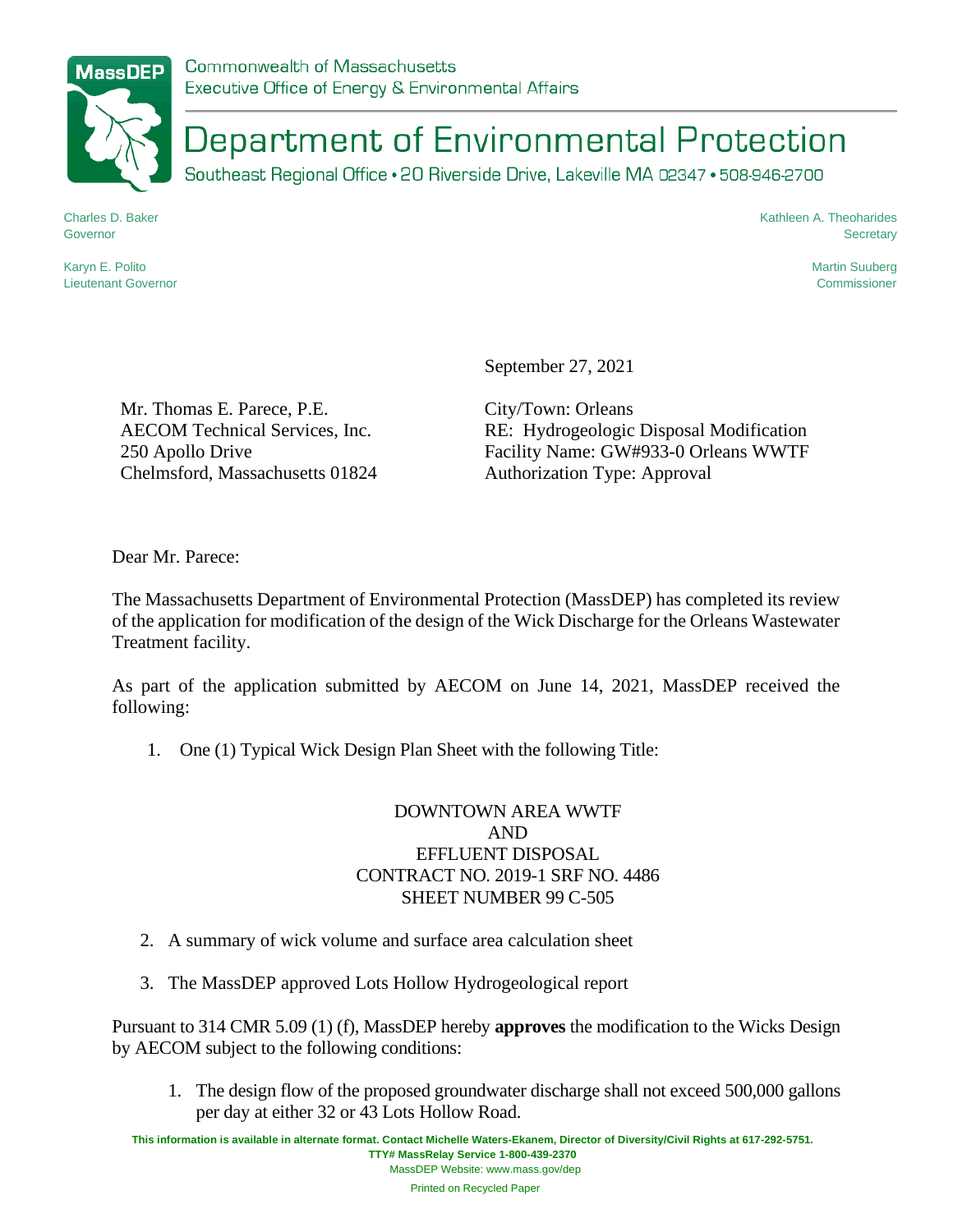- 2. The proposed wicks shall be constructed within the footprints indicated on Figures 4 and 5, found in the MassDEP approved Hydrogeologic Report.
- 3. There are private wells which might be affected by the discharge at the site and will need to connect to the Town of Orleans public water supply or be monitored on an annual basis for adverse impacts.
- 4. There is possible impact of mounding on the marshes; therefore, monitoring of the species present is recommended prior to discharge to document any potential changes during discharge commencement.
- 5. An Initial Groundwater Monitoring Well and Groundwater Quality Report must be submitted to this office prior to any discharge of wastewater. This report must include:
	- a. a final surveyed site plan with location of the wick wells, all monitoring wells and all appropriate elevation data,
	- b. boring logs and well construction details for all monitoring wells, and
	- c. the analytical results of the groundwater samples collected from the final groundwater monitoring wells. These results will establish the baseline groundwater quality for the site.

If you have questions regarding the comments and conditions of this approval, please contact Steve Hallem at (617) 292-5681 or [Stephen.hallem@state.ma.us](mailto:Stephen.hallem@state.ma.us).

Sincerely,

Gecard M.Z. Martin for:

Brian Dudley, Section Chief Wastewater Management – Cape and Islands

ecc: Mr. John Kelly 19 School Road Orleans, MA 02653 jkelly@town.orleans.ma.us

> Mr. Ian Catlow Tighe and Bond, Inc. 446 Main Street Worcester, MA ibcatlow@tighebond.com

Mr. Mark Owen AECOM 9 Jonathon Bourne Drive Pocasset, MA 02559 mark.owen@aecom.com